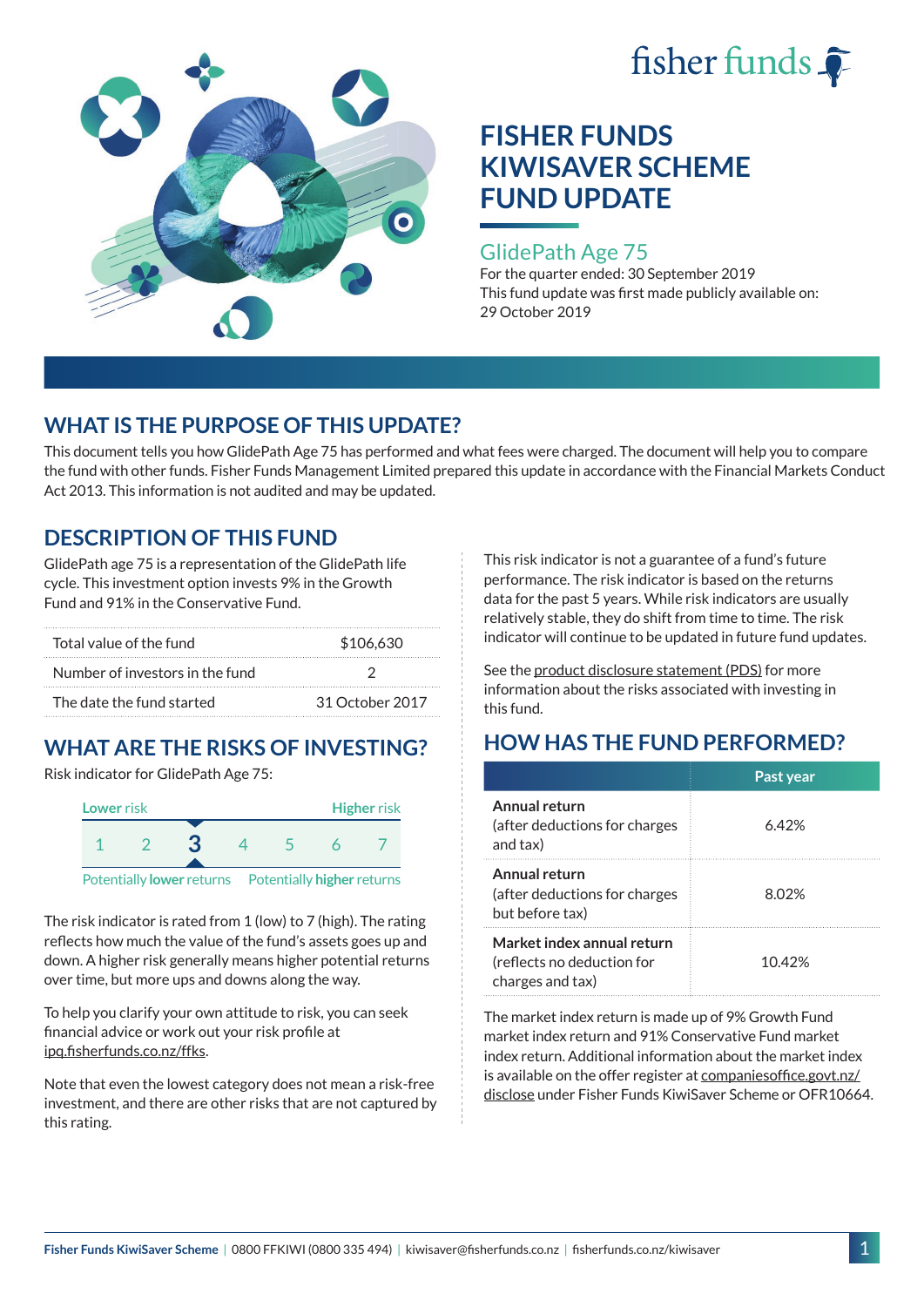## **ANNUAL RETURN GRAPH**



This shows the return after fund charges and tax for each year ending 31 March since the fund started. The last bar shows the average annual return since the fund started, up to 30 September 2019.

**Important:** This does not tell you how the fund will perform in the future.

Returns in this update are after tax at the highest prescribed investor rate (PIR) of tax for an individual New Zealand resident. Your tax may be lower. The market index return reflects no deduction for charges and tax.

#### **WHAT FEES ARE INVESTORS CHARGED?**

Investors in GlidePath Age 75 are charged fund charges that include GST. In the year to 31 March 2019 these were:

|                                                | % of net asset value   |
|------------------------------------------------|------------------------|
| <b>Total fund charges</b>                      | 0.99%                  |
| Which are made up of:                          |                        |
| Total management and<br>administration charges | 0.96%                  |
| Including:                                     |                        |
| Manager's basic fee                            | 0.86%                  |
| Other management and<br>administration charges | 0.10%                  |
| Total performance-based fees <sup>1</sup>      | 0.03%                  |
| Other charges:                                 | \$ amount per investor |
| Annual account fee                             | \$36                   |

Small differences in fees and charges can have a big impact on your investment over the long term.

### **EXAMPLE OF HOW THIS APPLIES TO AN INVESTOR**

Sarah had \$10,000 in the fund at the start of the year and did not make any further contributions. At the end of the year, Sarah received a return after fund charges were deducted of \$642 (that is 6.42% of her initial \$10,000). Sarah also paid \$36 in other charges. This gives Sarah a total return after tax of \$606 for the year.

### **WHAT DOES THE FUND INVEST IN? Actual investment mix**

This shows the types of assets that the fund invests in.



#### **Target investment mix**

This shows the mix of assets that the fund generally intends to invest in.